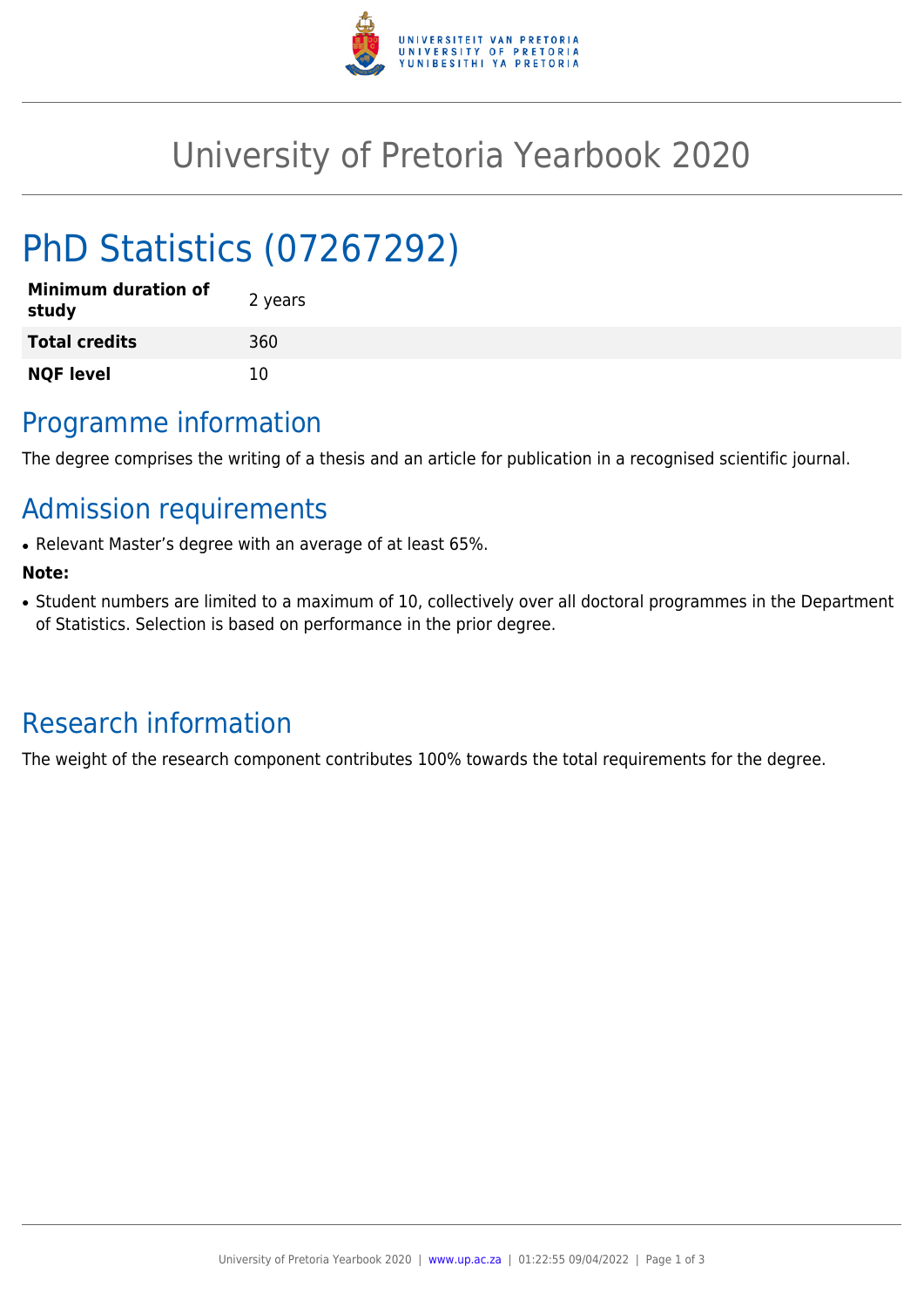

## Curriculum: Year 1

#### **Minimum credits: 360**

All doctoral students in Statistics/Mathematical Statistics should enrol for STK 911 which is a compulsory but noncredit-bearing module. The satisfactory completion of this module is a prerequisite for embarking on the research component of the degree programme.

### **Core modules**

#### **Research orientation 911 (STK 911)**

| <b>Module credits</b>         | 0.00                                        |
|-------------------------------|---------------------------------------------|
| <b>Service modules</b>        | Faculty of Economic and Management Sciences |
| <b>Prerequisites</b>          | No prerequisites.                           |
| <b>Contact time</b>           | Ad Hoc                                      |
| <b>Language of tuition</b>    | Module is presented in English              |
| <b>Department</b>             | <b>Statistics</b>                           |
| <b>Period of presentation</b> | Year                                        |

#### **Module content**

A compulsory bootcamp must be attended as part of this module – usually presented during the last week of January each year. Details regarding the venue and specific dates are made available by the department each year. The bootcamp will cover the basics of research to prepare the student for the research component of their degree. Students can be exempt from the bootcamp if it has already been attended in a previous year or for a previous degree. Each year of registration for the doctoral degree will also require the attendance of three departmental seminars. Students should ensure that their attendance is recorded by the postgraduate coordinator present at the seminars. The department approves the seminars attended.

### **Thesis: Statistics 990 (STK 990)**

| <b>Module credits</b>         | 360.00                         |
|-------------------------------|--------------------------------|
| <b>Prerequisites</b>          | No prerequisites.              |
| Language of tuition           | Module is presented in English |
| <b>Department</b>             | <b>Statistics</b>              |
| <b>Period of presentation</b> | Year                           |